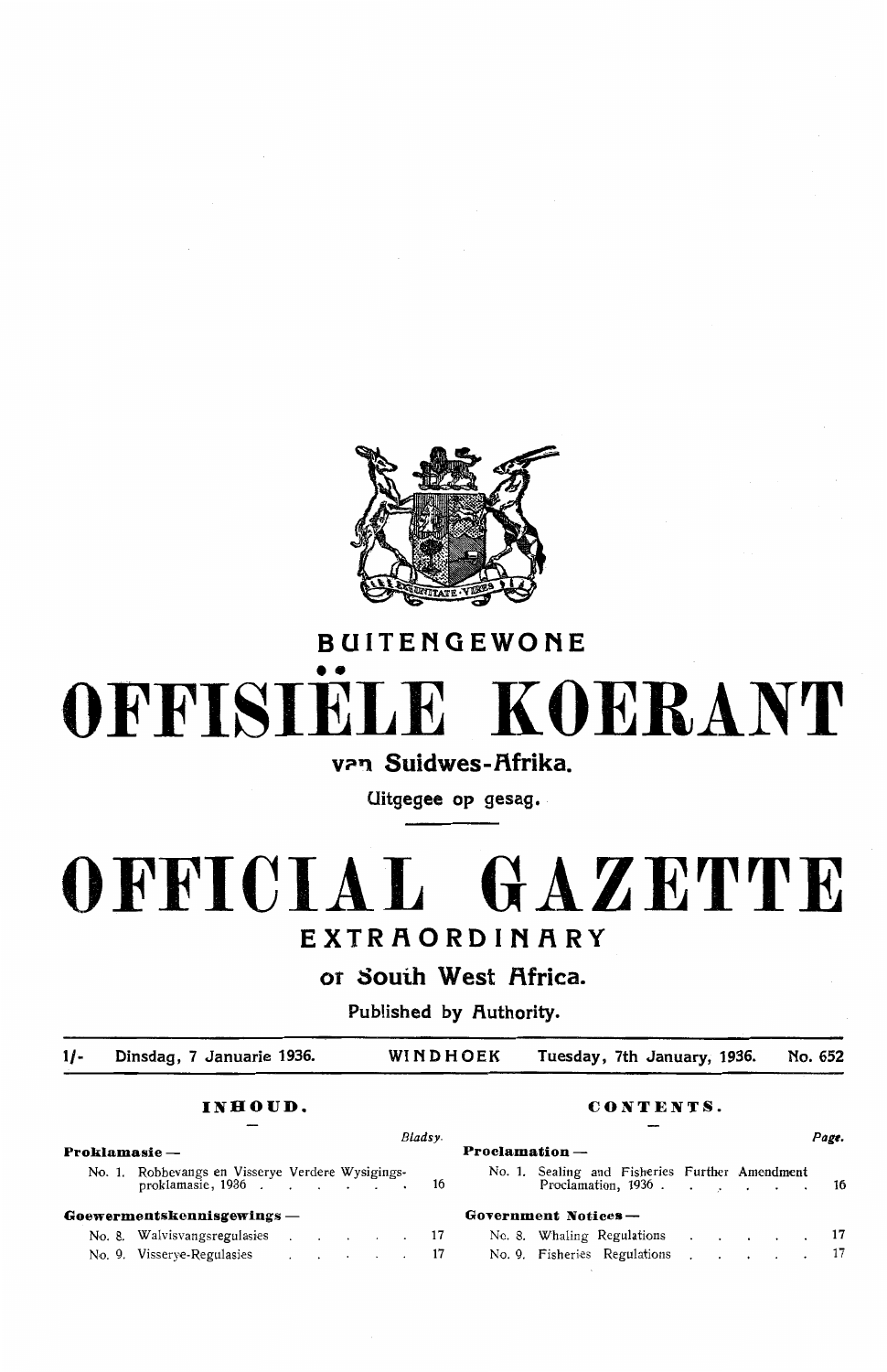#### **PROKLAMASIE**

#### **VAN** SY EDELE DAVID GIDEON CONRADIE, ADMINISTRATEUR VAN SUIDWES-AFRIKA.

No. 1 van 1936. ].

NADEMAAL dit wenslik is om die wet met betrekking tot robbevangs en visserye verder te wysig;

SO IS DIT dat ek, onder en kragtens die bevoegdhede aan my verleen, hiermee proklameer, verklaar en bekend maak as volg:---

1. Artikel *dertien* van die "Robbenvangst en Visserijen<br>Proklamatie 1922" (Proklamasie No. 18 van 1922), soos ge-<br>wysig deur die Robbevangs en Visseryewet-Wysigingsordonnansie 1928 .(Ordonnansie No. 1 van 1928), en die Robbe-<br>vangs en Visserye Verdere Wysigings-Proklamasie 1928 (Proklamasie No. 23 van 1928) word hiermee herroep en deur<br>die volgende nuwe artikel vervang:—

"13. (1) Ten opzichte van elke vissersboot van de hierinlater omschreven aard is jaarlijks de over-<br>eenstemmende licentiefooi betaalbaar :-

Voor elke vissersboot van

| 50 ton en meer                                        |  | the contract of the contract of |  |                      | $\therefore$ \$5 0 0. |            |  |  |  |  |
|-------------------------------------------------------|--|---------------------------------|--|----------------------|-----------------------|------------|--|--|--|--|
|                                                       |  |                                 |  | $\ddot{\phantom{0}}$ |                       | $£2$ 10 0. |  |  |  |  |
| Beneden 20 ton (motorboot)                            |  |                                 |  |                      | $\therefore$ £1 0 0.  |            |  |  |  |  |
| Beneden 20 ton (seil- of roederboot).                 |  |                                 |  |                      | $\sim$ $\sim$ $\sim$  | 1 0.       |  |  |  |  |
| Voor elk vaartuig voor Walvisvangst $\pounds$ 50 0 0. |  |                                 |  |                      |                       |            |  |  |  |  |
| Voor elk treiler, om sleepnetten van een op           |  |                                 |  |                      |                       |            |  |  |  |  |
| de licentie te specificeren aantal te hand-           |  |                                 |  |                      |                       |            |  |  |  |  |
| haven, elk sleepnet                                   |  |                                 |  |                      |                       |            |  |  |  |  |

.- (2) Niettegenstaande enige bepaling bevat in subartikel (1) is ten opzichte van elk vissersboot of vaar-<br>tuig dat geheel of gedeeltelijk gebruikt word om kreeft binnen de getij- of gebiedswateren van het Gebied Zuidwest-Afrika voor handel of profijt of anderszins te vangen, een speciaal licentierecht betaalbaar, het bedrag waarvan in elk geval door de Administrateur moet worden vastgesteld. Zodanig licentierecht is ad• ditioneel tot een licentierecht betaalbaar overeenkomstig<br>sub-artikel (1) hiervan."

2. Hierdie Proklamasie kan aangehaal word as die Robbevangs en Visserye Verdere Wysigingsproklamasie 1936, en<br>tree in werking en het krag vanaf die 1ste dag van Januarie 1936.

#### GOD BEHOEDE DIE KONING.

Gegee onder my hand en seël te Swakopmund op hierdie 31ste dag van Desember 1935.

> **D. 0. CONRADIE,**  *Administrateur.*

#### **PROCLAJIATION**  BY HIS HONOUR DAVID GIDEON CONRADIE, ADMINISTRATOR OF SOUTH WEST AFRICA.

No. 1 of 1936.]

WHEREAS it is desirable further to amend the law relating to Sealing and Fisheries;

NOW THEREFORE, under and by virtue of the powers in me vested, I do hereby proclaim, declare and make known as follows ·-

1. Section *thirteen* of the Sealing and Fisheries Proclamation, 1922 (Proclamation No. 18 of 1922), as amended by the Sealing and Fisheries Law Amendment Ordinance, 1928 (Ordinance No. 1 of 1928), and the Sealing and Fisheries Further Amendment Proclamation, 1928 (Proclamation No.<br>23 of 1928), is hereby repealed and the following new section<br>substituted therefor:—

 $"13.$  (1) In respect of every fishing boat or other vessel of the nature hereinafter described there shall<br>be payable annually the corresponding licence fee:— For every fishing boat of:

| 50 tons and over                                                                       |  |  |                                                      |  | $E5 \t0 \t0.$         |  |  |  |  |  |
|----------------------------------------------------------------------------------------|--|--|------------------------------------------------------|--|-----------------------|--|--|--|--|--|
| 20 tons and under 50 tons                                                              |  |  | $\therefore$ $\therefore$ $\therefore$ $\in$ 2 10 0. |  |                       |  |  |  |  |  |
| Under $20$ tons (motor).                                                               |  |  | بالمهرب الهادات                                      |  | $\therefore$ £ 1 0 0. |  |  |  |  |  |
| Under 20 tons (sailing or rowing) $\ldots$ 1 0.                                        |  |  |                                                      |  |                       |  |  |  |  |  |
| For every whaling vessel. £50 0 0.                                                     |  |  |                                                      |  |                       |  |  |  |  |  |
| For every trawling vessel, to operate trawl<br>nets to a number to be specified on the |  |  |                                                      |  |                       |  |  |  |  |  |
| licence, each trawl net $\therefore$ $\therefore$ $\therefore$ $\therefore$ 5 0        |  |  |                                                      |  |                       |  |  |  |  |  |

(2) Notwithstanding anything in sub-section (1) contained there shall be payable in respect of every fishing boat or vessel employed either wholly or partly in capturing crayfish within the tidal or territorial waters of fhe Territory of South West Africa for trade or profit or otherwise a special licence duty the amount of which shall in each case be determined by the Administrator. Such licenoe duty shall be in addition to any licence duty payable in terms of subsection (1) hereof."

2. This Proclamation may be cited as the Sealing and Fisheries Further "·nendment Proclamation, 1936, and shall oome into effec, -·· .. • ~t day of January, 1936.

#### GOD SAVE THE KING.

Given under my hand and seal at Swakopmund this 31st day of December, 1935.

> D. 0. CONRADIE, *Administrator.*